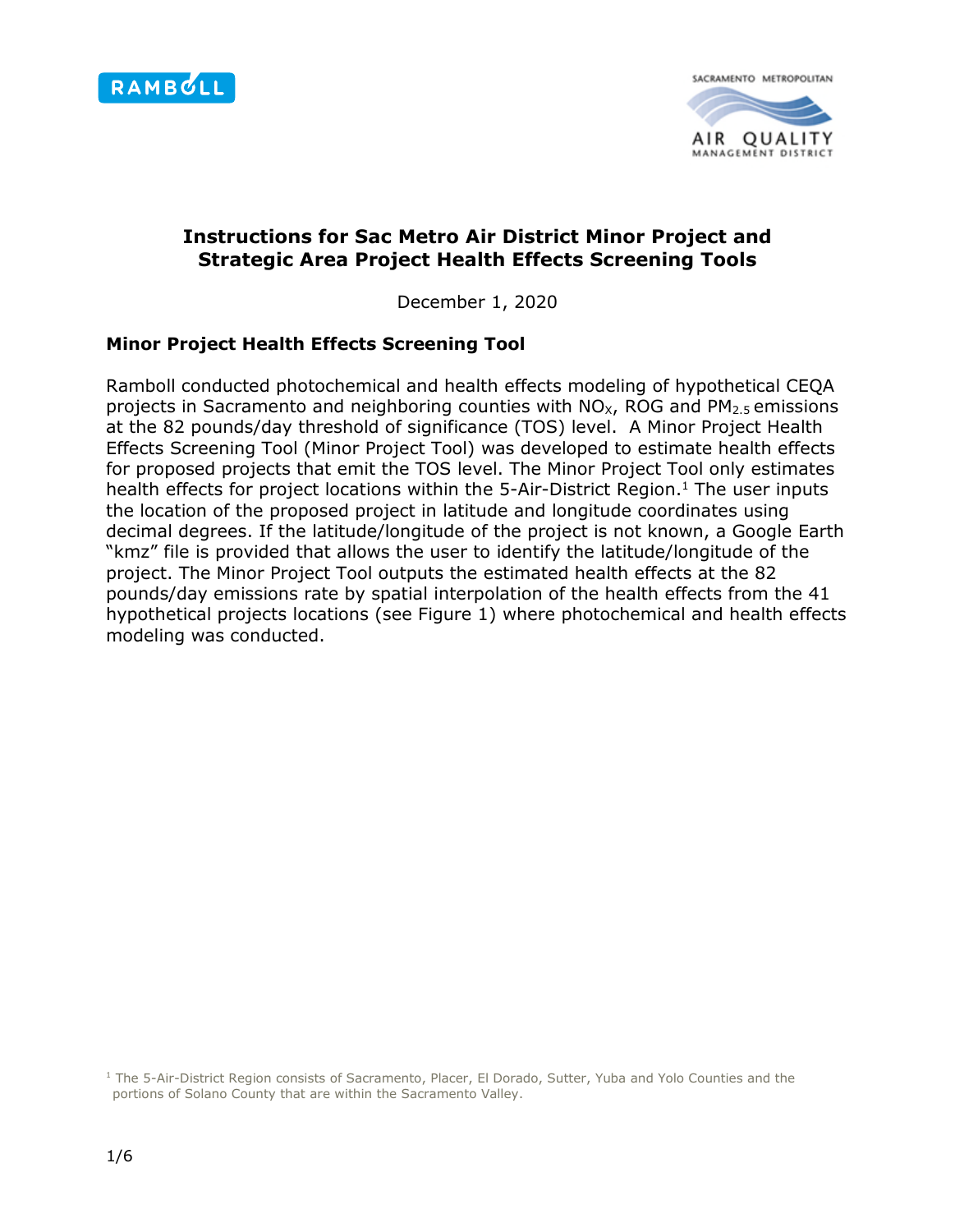**Figure 1. Locations of six strategic area Projects I-VI used in the strategic area screening modeling (triangles), along with the 41 hypothetical projects used in the minor project analysis (circles with x). Also shown is the boundary of the SFNA in gray and 5-Air-District Region outlined in red.** 



A hypothetical project example for the Minor Project Tool follows. Lakeridge Oaks is on the shores of Folsom Lake. To get the latitude/longitude location of the proposed project, use the kmz file to open Google Earth. Use the Add Placemark function (top left of Google Earth) and pin the project location to display the latitude (38°42'39.37'') and longitude (121°6'16.69'') as shown in Figure 2.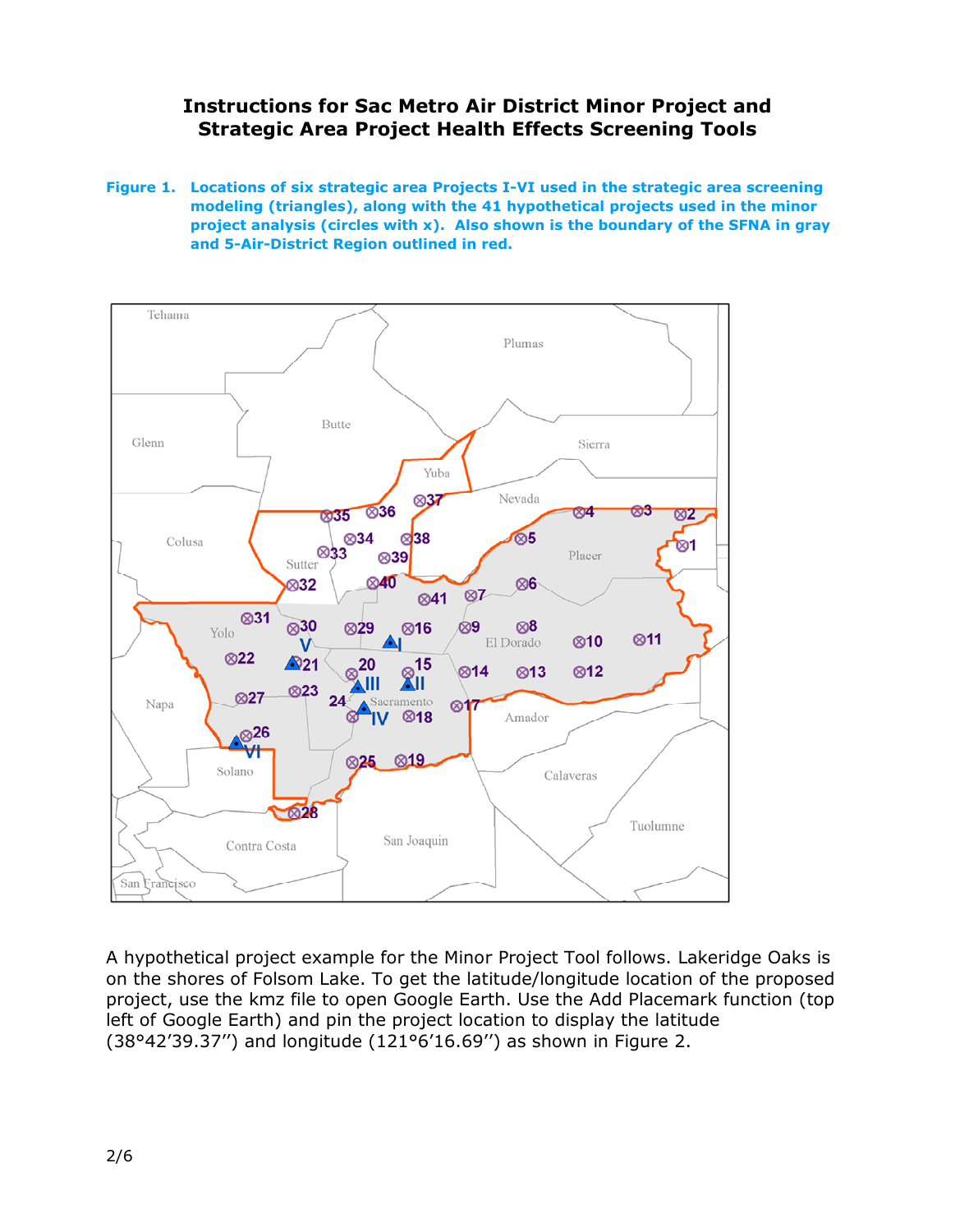**Figure 2. Use of Google Earth to calculate the latitude/longitude location for a project located at Lakeridge Oaks on the shore of Folsom Lake.**



As the Minor Project Tool requires the use of decimal degrees, rather than the degree, minute, second format for latitude and longitude, the location must be converted to decimal formats using the following formulas:

 $38 + (42/60) + (39.37/3600) = 38.71094$ 

 $[121 + (6/60) + (16.69/3600)] \times -1.0 = -121.10464$ 

Note that longitudes are negative in the western hemisphere, so the Google Earth W longitude needs to be multiplied by -1.0. The latitude and longitude are then input into the Minor Project Tool and the tool interpolates the health effects for the project from the 41 hypothetical projects as shown in Table 1.

In this case, the Minor Project Tool estimates that a project located at Lakeridge Oaks with 82 lbs./day emissions of NOX, ROG and PM2.5 would have 1.50 premature deaths per year in the 5-Air-District Region due to its PM2.5 concentrations, which is a 0.0034% increase in pre-mature deaths over the Background Health Incidence.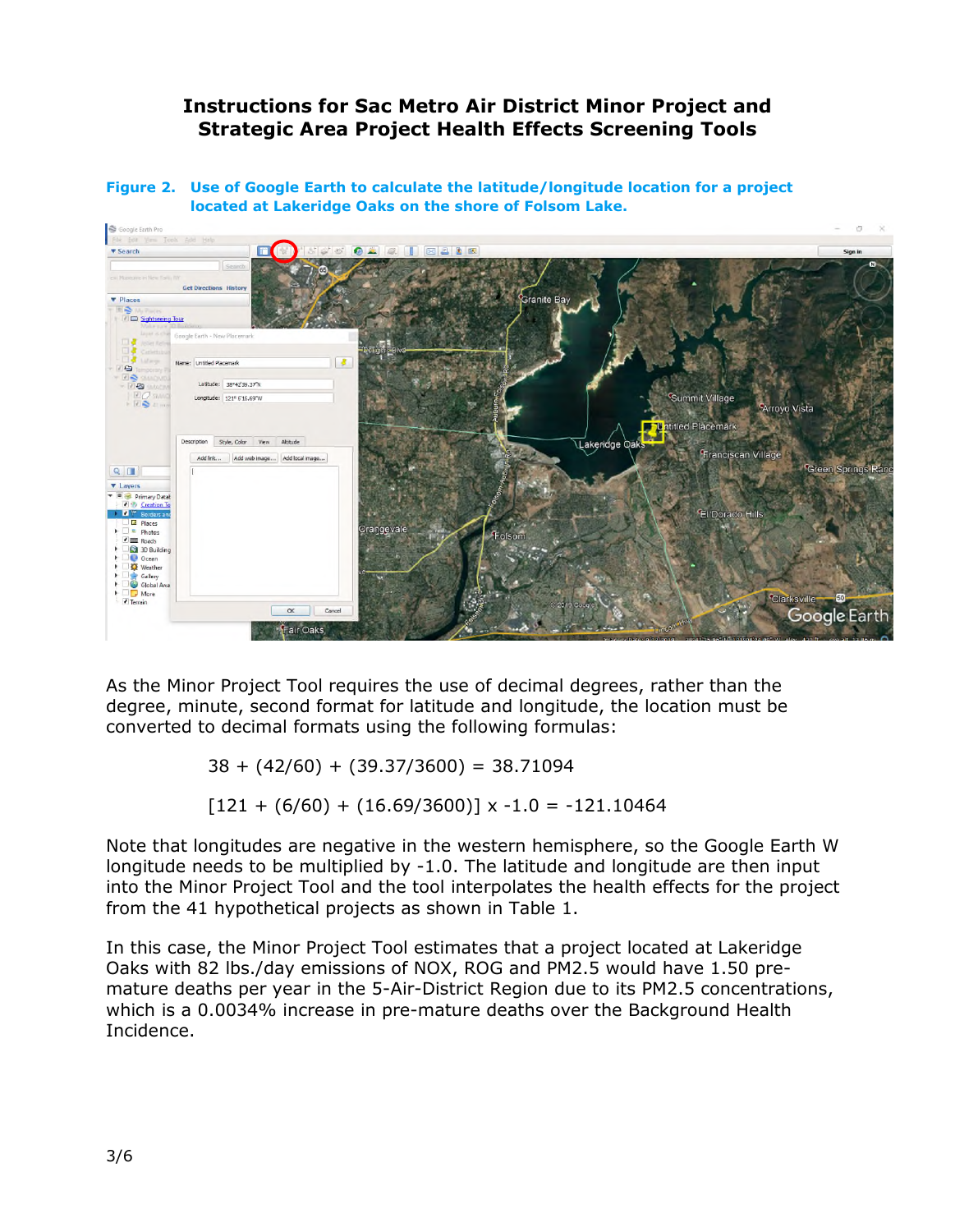#### **Table 1. Estimated health effects from the Minor Project Health Effects Tool for a source located at Lakeridge Oaks on the shore of Folsom Lake.**

| SACRAMENTO METROPOLITAN<br>AIR QUALITY<br>MANAGEMENT DISTRIC             |                        |                                                                                                                                                                      | Minor Project Health Effects Tool                                                                                                                              |                                                                                      |                                                                                                                                     |  |  |
|--------------------------------------------------------------------------|------------------------|----------------------------------------------------------------------------------------------------------------------------------------------------------------------|----------------------------------------------------------------------------------------------------------------------------------------------------------------|--------------------------------------------------------------------------------------|-------------------------------------------------------------------------------------------------------------------------------------|--|--|
| Latitude                                                                 | 38.71094               | <-- Step 1: Input latitude<br>(Please chose a value between 38.0 and 39.7)                                                                                           |                                                                                                                                                                |                                                                                      |                                                                                                                                     |  |  |
| Longitude                                                                | $-121.10464$           | <-- Step 2: Input longitude<br>(Please chose a value between -122.5 and -120.0)                                                                                      |                                                                                                                                                                |                                                                                      |                                                                                                                                     |  |  |
| PM2.5 Health Endpoint                                                    | Age Range <sup>1</sup> | <b>Incidences Across the</b><br><b>Reduced Sacramento 4-</b><br>km Modeling Domain<br><b>Resulting from Project</b><br>Emissions (per year) <sup>2,5</sup><br>(Mean) | Incidences Across the 5-Air-Percent of Background<br><b>District Region Resulting</b><br>from Project Emissions (per<br>$\text{year}$ ) <sup>2</sup><br>(Mean) | <b>Health Incidences</b><br><b>Across the 5-Air-</b><br>District Region <sup>3</sup> | <b>Total Number of</b><br><b>Health Incidences</b><br><b>Across the 5-Air-</b><br><b>District Region (per</b><br>year) <sup>4</sup> |  |  |
| Respiratory                                                              |                        |                                                                                                                                                                      |                                                                                                                                                                |                                                                                      |                                                                                                                                     |  |  |
| Emergency Room Visits, Asthma                                            | $0 - 99$               | 0.55                                                                                                                                                                 | 0.49                                                                                                                                                           | 0.0027%                                                                              | 18419                                                                                                                               |  |  |
| Hospital Admissions, Asthma                                              | $0 - 64$               | 0.034                                                                                                                                                                | 0.03                                                                                                                                                           | 0.0016%                                                                              | 1846                                                                                                                                |  |  |
| Hospital Admissions, All Respiratory                                     | $65 - 99$              | 0.26                                                                                                                                                                 | 0.22                                                                                                                                                           | 0.0011%                                                                              | 19644                                                                                                                               |  |  |
| Cardiovascular                                                           |                        |                                                                                                                                                                      |                                                                                                                                                                |                                                                                      |                                                                                                                                     |  |  |
| Hospital Admissions, All Cardiovascular (less<br>Myocardial Infarctions) | $65 - 99$              | 0.12                                                                                                                                                                 | 0.11                                                                                                                                                           | 0.00046%                                                                             | 24037                                                                                                                               |  |  |
| Acute Myocardial Infarction, Nonfatal                                    | $18 - 24$              | 0.000048                                                                                                                                                             | 0.000042                                                                                                                                                       | 0.0011%                                                                              | $\overline{4}$                                                                                                                      |  |  |
| Acute Myocardial Infarction, Nonfatal                                    | $25 - 44$              | 0.0041                                                                                                                                                               | 0.0037                                                                                                                                                         | 0.0012%                                                                              | 308                                                                                                                                 |  |  |
| Acute Myocardial Infarction, Nonfatal                                    | $45 - 54$              | 0.0095                                                                                                                                                               | 0.0086                                                                                                                                                         | 0.0012%                                                                              | 741                                                                                                                                 |  |  |
| Acute Myocardial Infarction, Nonfatal                                    | $55 - 64$              | 0.015                                                                                                                                                                | 0.014                                                                                                                                                          | 0.0011%                                                                              | 1239                                                                                                                                |  |  |
| Acute Myocardial Infarction, Nonfatal                                    | $65 - 99$              | 0.073                                                                                                                                                                | 0.065                                                                                                                                                          | 0.0013%                                                                              | 5052                                                                                                                                |  |  |
| <b>Mortality</b>                                                         |                        |                                                                                                                                                                      |                                                                                                                                                                |                                                                                      |                                                                                                                                     |  |  |
| Mortality, All Cause                                                     | $30 - 99$              | 1.8                                                                                                                                                                  | 1.5                                                                                                                                                            | 0.0034%                                                                              | 44766                                                                                                                               |  |  |
|                                                                          |                        |                                                                                                                                                                      |                                                                                                                                                                |                                                                                      |                                                                                                                                     |  |  |
| <b>Ozone Health Endpoint</b>                                             | Age Range <sup>1</sup> | <b>Incidences Across the</b><br><b>Reduced Sacramento 4-</b><br>km Modeling Domain<br><b>Resulting from Project</b><br>Emissions (per year) <sup>2,5</sup><br>(Mean) | Incidences Across the 5-Air-Percent of Background<br><b>District Region Resulting</b><br>from Project Emissions (per<br>$\mathsf{year})^2$<br>(Mean)           | <b>Health Incidences</b><br><b>Across the 5-Air-</b><br>District Region <sup>3</sup> | <b>Total Number of</b><br><b>Health Incidences</b><br><b>Across the 5-Air-</b><br>District Region (per<br>year) <sup>4</sup>        |  |  |
| Respiratory                                                              |                        |                                                                                                                                                                      |                                                                                                                                                                |                                                                                      |                                                                                                                                     |  |  |
| Hospital Admissions, All Respiratory                                     | $65 - 99$              | 0.063                                                                                                                                                                | 0.049                                                                                                                                                          | 0.00025%                                                                             | 19644                                                                                                                               |  |  |
| Emergency Room Visits, Asthma                                            | $0 - 17$               | 0.19                                                                                                                                                                 | 0.14                                                                                                                                                           | 0.0024%                                                                              | 5859                                                                                                                                |  |  |
| Emergency Room Visits, Asthma                                            | $18 - 99$              | 0.34                                                                                                                                                                 | 0.26                                                                                                                                                           | 0.0021%                                                                              | 12560                                                                                                                               |  |  |
| <b>Mortality</b>                                                         |                        |                                                                                                                                                                      |                                                                                                                                                                |                                                                                      |                                                                                                                                     |  |  |
| Mortality, Non-Accidental                                                | $0 - 99$               | 0.04                                                                                                                                                                 | 0.033                                                                                                                                                          | 0.00011%                                                                             | 30386                                                                                                                               |  |  |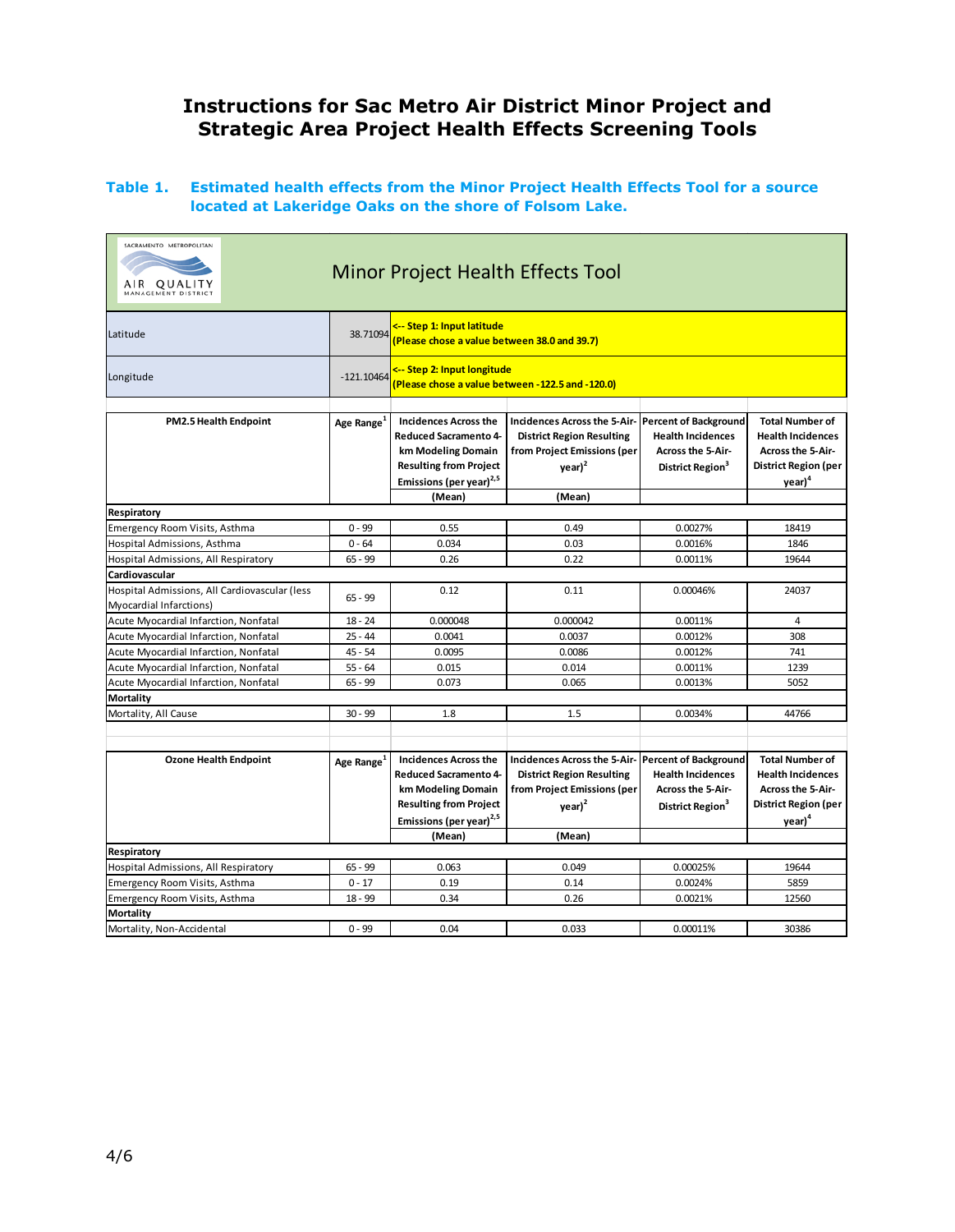### **Strategic Area Project Health Effects Screening Tool**

To estimate health effects for larger projects at strategic locations in the Sacramento Federal Ozone Non-attainment Area (SFNA<sup>2</sup>), Ramboll conducted additional photochemical and health effects modeling for six locations at  $NO_{X}$ , ROG and  $PM_{2.5}$ emission rates two times and eight times the 82 lbs./day thresholds of significance level, and developed a Strategic Area Project Health Effects Screening Tool (Strategic Area Project Tool). The user selects one of the six modeled locations and inputs the  $NO<sub>X</sub>$ , ROG and PM<sub>2.5</sub> emission rates for the proposed project. The Strategic Area Project Tool interpolates the health effects from the modeled emission rates to generate a health effects summary table for the user supplied emissions at the user selected location. The six modeled project locations are provided in Table 2 and displayed in Figure 1.

| <b>ID</b> | <b>Name</b>            | <b>Latitude</b> | <b>Longitude</b> | <b>Location</b>                              |
|-----------|------------------------|-----------------|------------------|----------------------------------------------|
| I         | West Roseville         | 38.765833       | $-121.359299$    | Fiddyment Road &<br>Pleasant Grove Boulevard |
| Π         | Rancho Cordova         | 38.588080       | -121.286765      | Zinfandel Drive & White<br>Rock Road         |
| ИI        | Downtown<br>Sacramento | 38.579336       | $-121.494119$    | 10th Street & K Street                       |
| IV        | South Sacramento       | 38.490489       | -121.468468      | Florin Road & Franklin<br><b>Boulevard</b>   |
| $\vee$    | Woodland               | 38.677388       | $-121.765759$    | Main Street & East Street                    |
| VI        | Vacaville              | 38.347954       | -121.998058      | Merchant Street & Lincoln<br>Highway         |

### **Table 2. Coordinates for six hypothetical strategic area projects.**

A hypothetical example for the Strategic Area Project Tool is in downtown Sacramento. Location III at 10<sup>th</sup> Street and K Street is selected (see Table 2 and Figure 1 for location). The assumed emissions for this example are two times the thresholds of significance rate for all three pollutants (i.e., 164 pounds/day for  $NO_{X}$ , ROG and  $PM_{2.5}$ ). Table 3 shows the results from the Strategic Area Project Tool for this hypothetical example. In this case, there are 5.1 pre-mature deaths per year in the 5-Air-District Region due to the hypothetical example project  $PM<sub>2.5</sub>$ concentrations, which is a 0.011% increase in pre-mature deaths over the Background Health Incidence.

<sup>&</sup>lt;sup>2</sup> The Sacramento Federal Ozone Non-Attainment Area (SFNA) includes all of Sacramento and Yolo counties and portions of Placer, El Dorado, Solano, and Sutter counties.